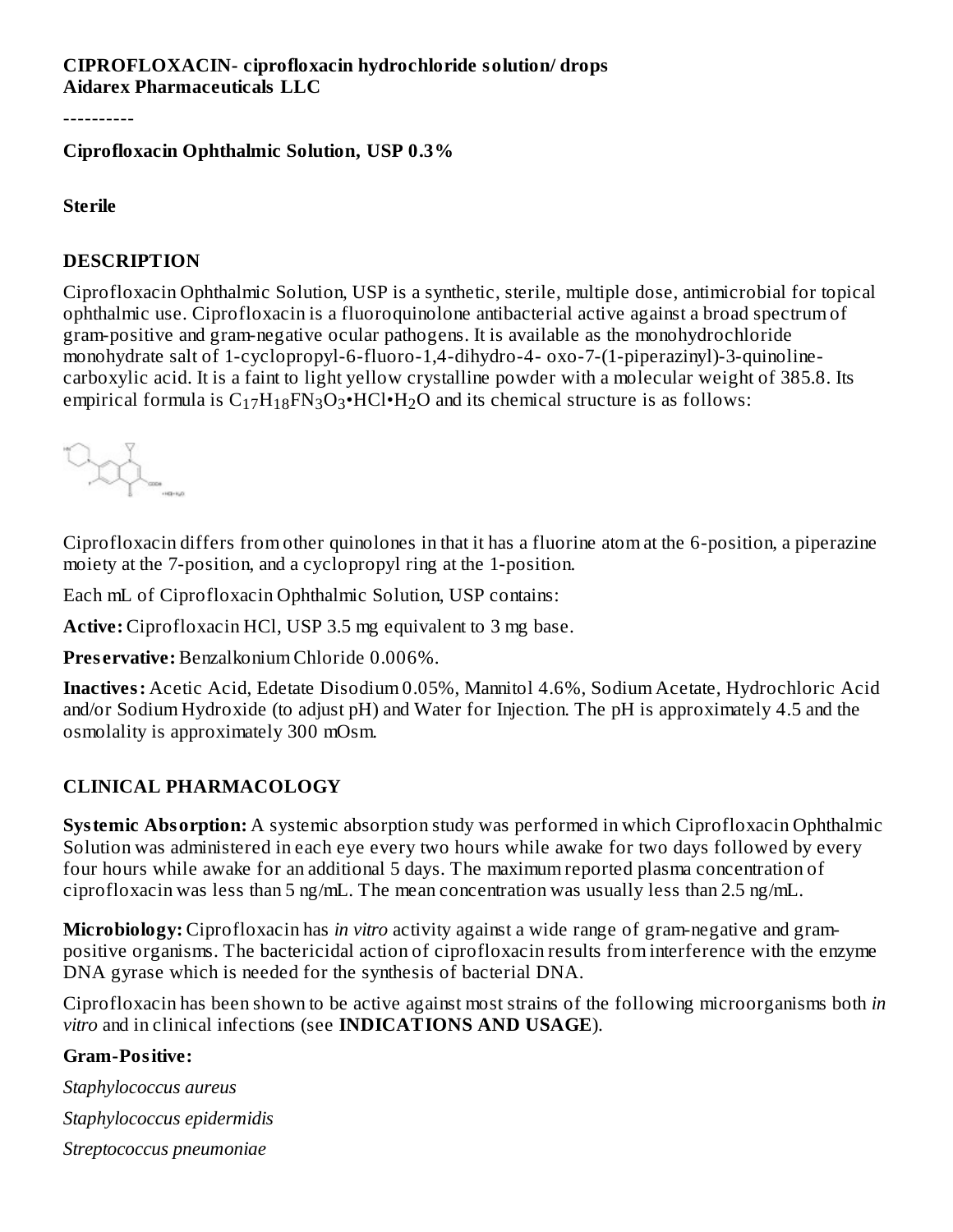#### *Streptococcus* (Viridans Group)

### **Gram-Negative:**

*Haemophilus influenzae*

*Pseudomonas aeruginosa*

*Serratia marcescens*

Ciprofloxacin has been shown to be active *in vitro* against most strains of the following organisms, however, *the clinical significance of these data is unknown*:

### **Gram-Positive:**

*Enterococcus faecalis* (Many strains are only moderately susceptible)

*Staphylococcus haemolyticus*

*Staphylococcus hominis*

*Staphylococcus saprophyticus*

*Streptococcus pyogenes*

### **Gram-Negative:**

| Acinetobacter calcoaceticus | Escherichia coli                                | Proteus mirabilis       |  |  |
|-----------------------------|-------------------------------------------------|-------------------------|--|--|
| subsp. anitratus            | Haemophilus ducreyi                             | Proteus vulgaris        |  |  |
| Aeromonas caviae            | Haemophilus parainfluenzae Providencia rettgeri |                         |  |  |
| Aeromonas hydrophila        | Klebsiella pneumoniae                           | Providencia stuartii    |  |  |
| Brucella melitensis         | Klebsiella oxytoca                              | Salmonella enteritidis  |  |  |
| Campylobacter coli          | Legionella pneumophila                          | Salmonella typhi        |  |  |
| Campylobacter jejuni        | Moraxella (Branhamella)                         | Shigella sonnei         |  |  |
| Citrobacter diversus        | catarrhalis                                     | Shigella flexneri       |  |  |
| Citrobacter freundii        | Morganella morganii                             | Vibrio cholerae         |  |  |
| Edwardsiella tarda          | Neisseria gonorrhoeae                           | Vibrio parahaemolyticus |  |  |
| Enterobacter aerogenes      | Neisseria meningitidis                          | Vibrio vulnificus       |  |  |
| Enterobacter cloacae        | Pasteurella multocida                           | Yersinia enterocolitica |  |  |

**Other Organisms:** *Chlamydia trachomatis* (only moderately susceptible) and *Mycobacterium tuberculosis* (only moderately susceptible).

Most strains of *Pseudomonas cepacia* and some strains of *Pseudomonas maltophilia* are resistant to ciprofloxacin as are most anaerobic bacteria, including *Bacteroides fragilis* and *Clostridium difficile*. The minimal bactericidal concentration (MBC) generally does not exceed the minimal inhibitory concentration (MIC) by more than a factor of 2. Resistance to ciprofloxacin *in vitro* usually develops slowly (multiple-step mutation).

Ciprofloxacin does not cross-react with other antimicrobial agents such as beta-lactams or aminoglycosides; therefore, organisms resistant to these drugs may be susceptible to ciprofloxacin.

## **Clinical Studies**

Following therapy with Ciprofloxacin Ophthalmic Solution, 76% of the patients with corneal ulcers and positive bacterial cultures were clinically cured and complete re-epithelialization occurred in about 92% of the ulcers.

In 3 and 7 day multicenter clinical trials, 52% of the patients with conjunctivitis and positive conjunctival cultures were clinically cured and 70 to 80% had all causative pathogens eradicated by the end of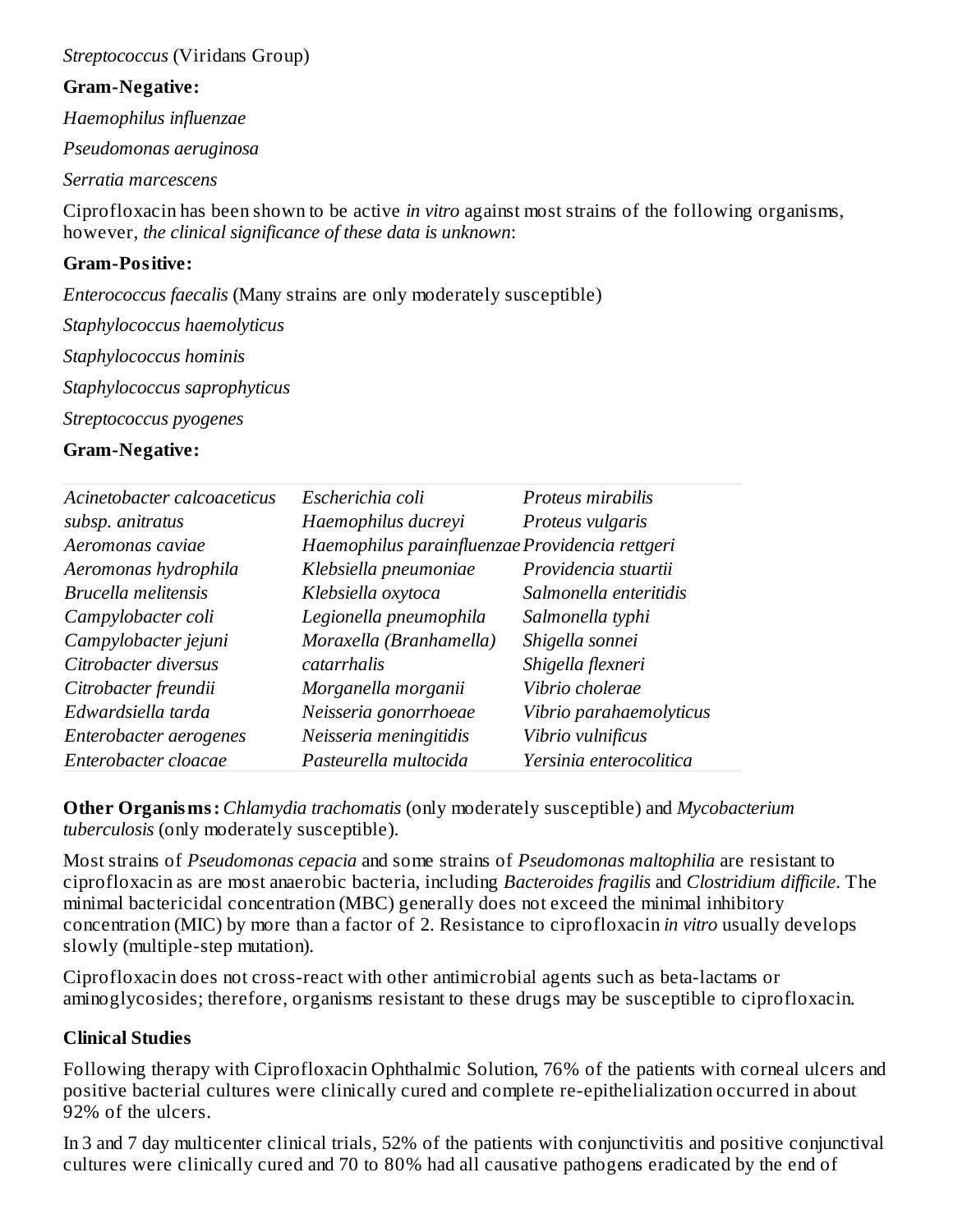treatment.

In a randomized, double-masked, multicenter, parallel-group clinical trial of pediatric patients with bacterial conjunctivitis, between birth and 31 days of age, patients were dosed with ciprofloxacin or another anti-infective agent. Clinical outcomes for the trial demonstrated a clinical cure rate of 80% at Day 9 and a microbiological eradication success rate of 85% at Day 9.

Please note that microbiologic eradication does not always correlate with clinical outcome in antiinfective trials.

### **INDICATIONS AND USAGE**

Ciprofloxacin Ophthalmic Solution is indicated for the treatment of infections caused by susceptible strains of the designated microorganisms in the conditions listed below:

| Corneal<br>Ulcers: | Pseudomonas aeruginosa                 |
|--------------------|----------------------------------------|
|                    | Serratia marcescens*                   |
|                    | Staphylococcus aureus                  |
|                    | Staphylococcus epidermidis             |
|                    | Streptococcus pneumoniae               |
|                    | Streptococcus (Viridans Group)*        |
|                    | Conjunctivitis: Haemophilus influenzae |
|                    | Staphylococcus aureus                  |
|                    | Staphylococcus epidermidis             |
|                    | Streptococcus pneumoniae               |

\*Efficacy for this organism was studied in fewer than 10 infections.

### **CONTRAINDICATIONS**

A history of hypersensitivity to ciprofloxacin or any other component of the medication is a contraindication to its use. A history of hypersensitivity to other quinolones may also contraindicate the use of ciprofloxacin.

### **WARNINGS**

### NOT FOR INJECTION INTO THE EYE.

Serious and occasionally fatal hypersensitivity (anaphylactic) reactions, some following the first dose, have been reported in patients receiving systemic quinolone therapy. Some reactions were accompanied by cardiovascular collapse, loss of consciousness, tingling, pharyngeal or facial edema, dyspnea, urticaria, and itching. Only a few patients had a history of hypersensitivity reactions. Serious anaphylactic reactions require immediate emergency treatment with epinephrine and other resuscitation measures, including oxygen, intravenous fluids, intravenous antihistamines, corticosteroids, pressor amines and airway management, as clinically indicated.

Remove contact lenses before using.

### **PRECAUTIONS**

### **General**

As with other antibacterial preparations, prolonged use of ciprofloxacin may result in overgrowth of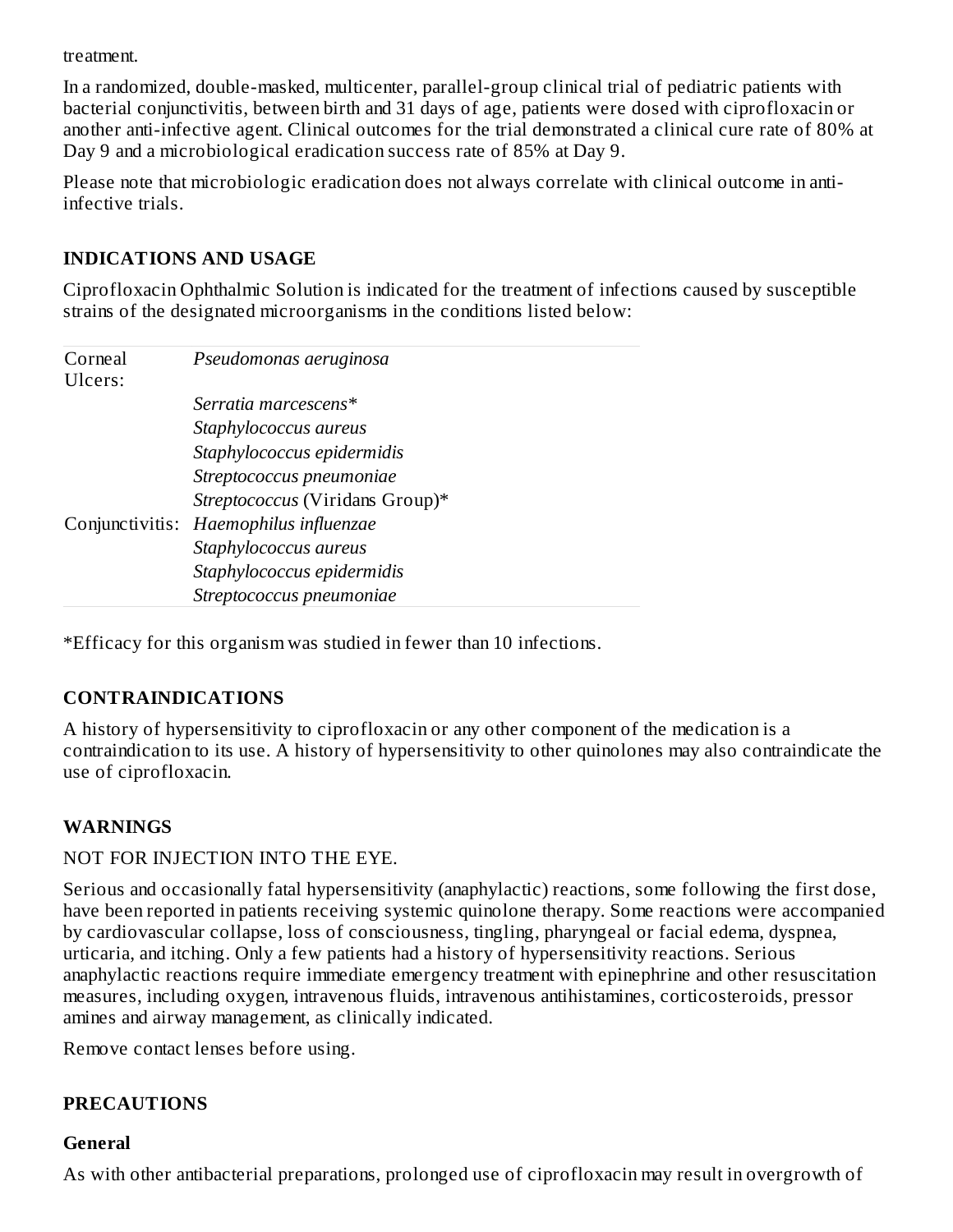nonsusceptible organisms, including fungi. If superinfection occurs, appropriate therapy should be initiated. Whenever clinical judgment dictates, the patient should be examined with the aid of magnification, such as slit lamp biomicroscopy and, where appropriate, fluorescein staining.

Ciprofloxacin should be discontinued at the first appearance of a skin rash or any other sign of hypersensitivity reaction.

In clinical studies of patients with bacterial corneal ulcer, a white crystalline precipitate located in the superficial portion of the corneal defect was observed in 35 (16.6%) of 210 patients. The onset of the precipitate was within 24 hours to 7 days after starting therapy. In one patient, the precipitate was immediately irrigated out upon its appearance. In 17 patients, resolution of the precipitate was seen in 1 to 8 days (seven within the first 24 to 72 hours), in five patients, resolution was noted in 10 to 13 days. In nine patients, exact resolution days were unavailable; however, at follow-up examinations, 18 to 44 days after onset of the event, complete resolution of the precipitate was noted. In three patients, outcome information was unavailable. The precipitate did not preclude continued use of ciprofloxacin, nor did it adversely affect the clinical course of the ulcer or visual outcome (see **ADVERSE REACTIONS**).

## **Information for Patients**

Do not touch dropper tip to any surface, as this may contaminate the solution.

## **Drug Interactions**

Specific drug interaction studies have not been conducted with ophthalmic ciprofloxacin. However, the systemic administration of some quinolones has been shown to elevate plasma concentrations of theophylline, interfere with the metabolism of caffeine, enhance the effects of the oral anticoagulant, warfarin, and its derivatives and has been associated with transient elevations in serum creatinine in patients receiving cyclosporine concomitantly.

## **Carcinogenesis, Mutagenesis, Impairment of Fertility**

Eight *in vitro* mutagenicity tests have been conducted with ciprofloxacin and the test results are listed below:

- *Salmonella/Microsome Test (Negative)*
- *E. coli* DNA Repair Assay (Negative)
- Mouse Lymphoma Cell Forward Mutation Assay (Positive)
- Chinese Hamster V79 Cell HGPRT Test (Negative)
- Syrian Hamster Embryo Cell Transformation Assay (Negative)
- *Saccharomyces cerevisiae* Point Mutation Assay (Negative)
- *Saccharomyces cerevisiae* Mitotic Crossover and Gene Conversion Assay (Negative)
- Rat Hepatocyte DNA Repair Assay (Positive)

Thus, two of the eight tests were positive, but the results of the following three *in vivo* test systems gave negative results:

- Rat Hepatocyte DNA Repair Assay
- Micronucleus Test (Mice)
- Dominant Lethal Test (Mice)

Long term carcinogenicity studies in mice and rats have been completed. After daily oral dosing for up to two years, there is no evidence that ciprofloxacin had any carcinogenic or tumorigenic effects in these species.

# **Pregnancy – Pregnancy Category C**

Reproduction studies have been performed in rats and mice at doses up to six times the usual daily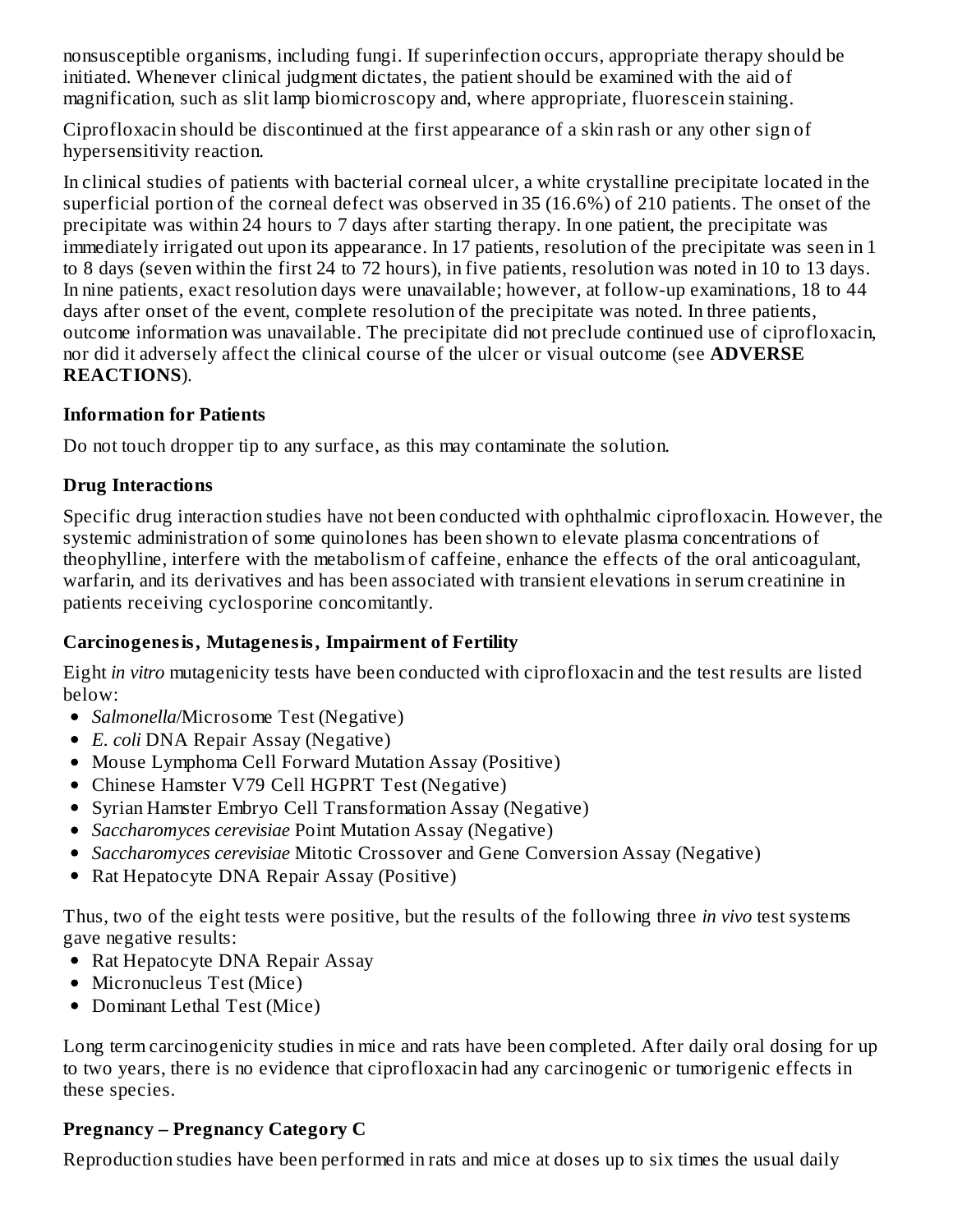human oral dose and have revealed no evidence of impaired fertility or harm to the fetus due to ciprofloxacin. In rabbits, as with most antimicrobial agents, ciprofloxacin (30 and 100 mg/kg orally) produced gastrointestinal disturbances resulting in maternal weight loss and an increased incidence of abortion. No teratogenicity was observed at either dose. After intravenous administration, at doses up to 20 mg/kg, no maternal toxicity was produced and no embryotoxicity or teratogenicity was observed. There are no adequate and well controlled studies in pregnant women. Ciprofloxacin Ophthalmic Solution should be used during pregnancy only if the potential benefit justifies the potential risk to the fetus.

### **Nursing Mothers**

It is not known whether topically applied ciprofloxacin is excreted in human milk; however, it is known that orally administered ciprofloxacin is excreted in the milk of lactating rats and oral ciprofloxacin has been reported in human breast milk after a single 500 mg dose. Caution should be exercised when Ciprofloxacin Ophthalmic Solution is administered to a nursing mother.

## **Pediatric Us e**

Safety and effectiveness of Ciprofloxacin Ophthalmic Solution have been established in all ages. Use of ciprofloxacin is supported by evidence from adequate and well controlled studies of ciprofloxacin in adults, children and neonates (see **Clinical Studies**). Although ciprofloxacin and other quinolones cause arthropathy in immature animals after oral administration, topical ocular administration of ciprofloxacin to immature animals did not cause any arthropathy and there is no evidence that the ophthalmic dosage form has any effect on the weight bearing joints.

### **Geriatric Us e**

No overall differences in safety or effectiveness have been observed between elderly and younger patients.

## **ADVERSE REACTIONS**

The most frequently reported drug related adverse reaction was local burning or discomfort. In corneal ulcer studies with frequent administration of the drug, white crystalline precipitates were seen in approximately 17% of patients (see **PRECAUTIONS**). Other reactions occurring in less than 10% of patients included lid margin crusting, crystals/scales, foreign body sensation, itching, conjunctival hyperemia and a bad taste following instillation. Additional events occurring in less than 1% of patients included corneal staining, keratopathy/keratitis, allergic reactions, lid edema, tearing, photophobia, corneal infiltrates, nausea and decreased vision.

## **OVERDOSAGE**

A topical overdose of Ciprofloxacin Ophthalmic Solution may be flushed from the eye(s) with warm tap water.

## **DOSAGE AND ADMINISTRATION**

### **Corneal Ulcers**

The recommended dosage regimen for the treatment of **corneal ulcers** is two drops into the affected eye every 15 minutes for the first six hours and then two drops into the affected eye every 30 minutes for the remainder of the first day. On the second day, instill two drops in the affected eye hourly. On the third through the fourteenth day, place two drops in the affected eye every four hours. Treatment may be continued after 14 days if corneal re-epithelialization has not occurred.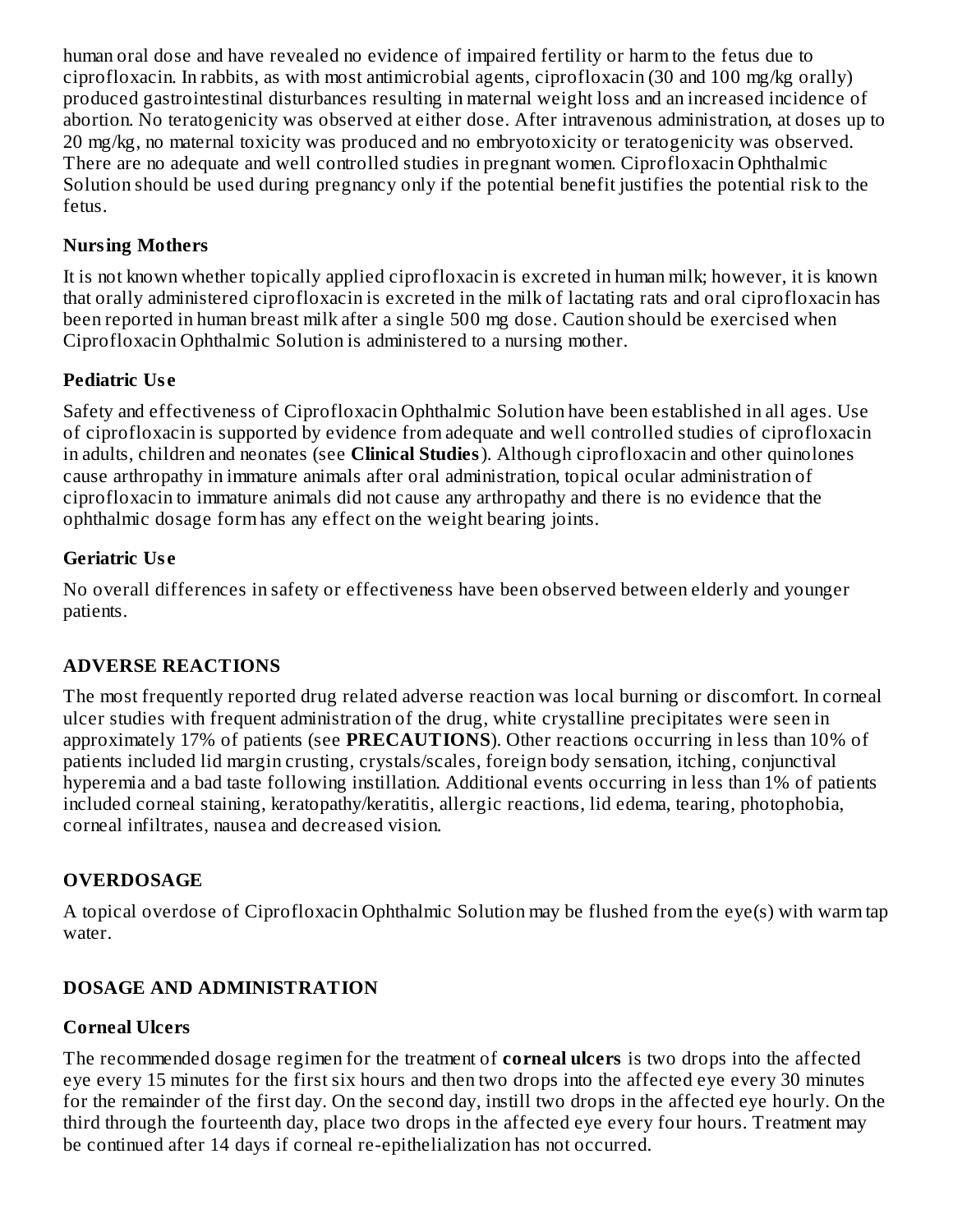#### **Bacterial Conjunctivitis**

The recommended dosage regimen for the treatment of **bacterial conjunctivitis** is one or two drops instilled into the conjunctival sac(s) every two hours while awake for two days and one or two drops every four hours while awake for the next five days.

#### **HOW SUPPLIED**

As a sterile ophthalmic solution: 2.5 mL, 5 mL and 10 mL in white opaque plastic dropper bottles.

**STORAGE:** Store at 20° to 25°C (68° to 77°F) [see USP Controlled Room Temperature]. Protect from light.

### **ANIMAL PHARMACOLOGY**

Ciprofloxacin and related drugs have been shown to cause arthropathy in immature animals of most species tested following oral administration. However, a one-month topical ocular study using immature Beagle dogs did not demonstrate any articular lesions.

AKORN Manufactured by: **Akorn, Inc.** Lake Forest, IL 60045

CX00N Rev. 04/17

#### **Container Label Principal Display Panel**

Repackaged by Aidarex Pharmaceuticals, LLC Corona, CA 92880

NDC 33261-0614

Ciprofloxacin

Ophthalmic

Solution, USP

0.3%

FOR USE IN THE EYES **ONLY** 

Rx only



**33261-0614 \_CIPROFLOXACIN\_5ML**